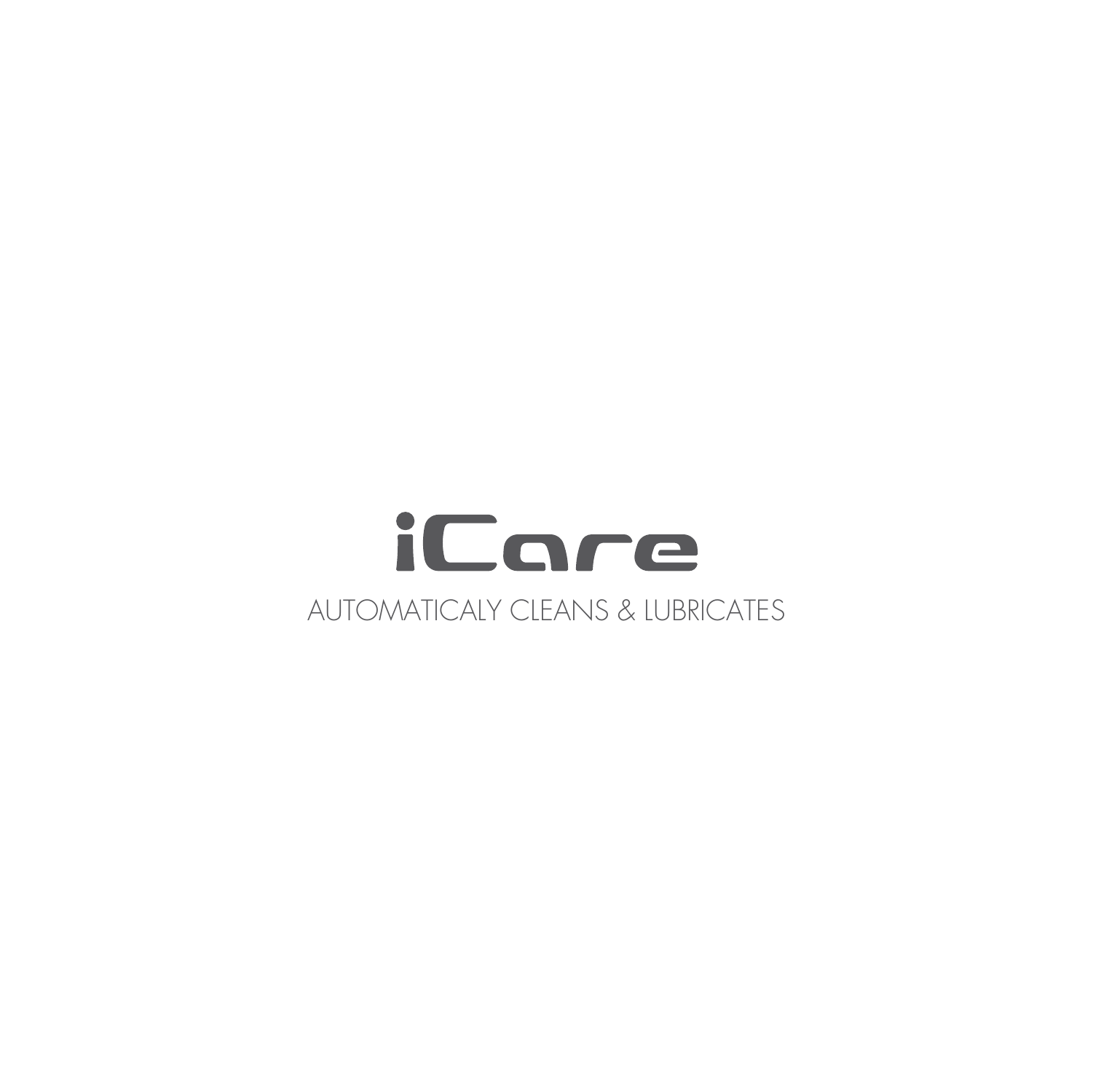# iCare

iCare sets a new standard for handpiece maintenance systems. In one stylish and compact body, it offers you both ease of use and multiple functions to achieve complete cleaning and lubrication. The proper solution volume is preset based on handpiece type, and maintenance can be initiated at the touch of a button. The chuck cleaning system keeps chucks pristine, and the purging select mode lets you alter purge time depending on the situation for truly comprehensive maintenance. Thanks to its stylish and compact body, iCare is also space efficient and totally in harmony with your working environment.

- Preset solution volume based on handpiece type (high-speed handpieces, low-speed handpieces)
- Thorough cleaning and lubrication with simple operation
- Chuck cleaning function ensures that the chuck is thoroughly cleaned and lubricated
- Purging select mode ensures complete removal of excess oil
- Integrated large oil tank (1.2 litre) reduces burden of refill



## ADVANTAGES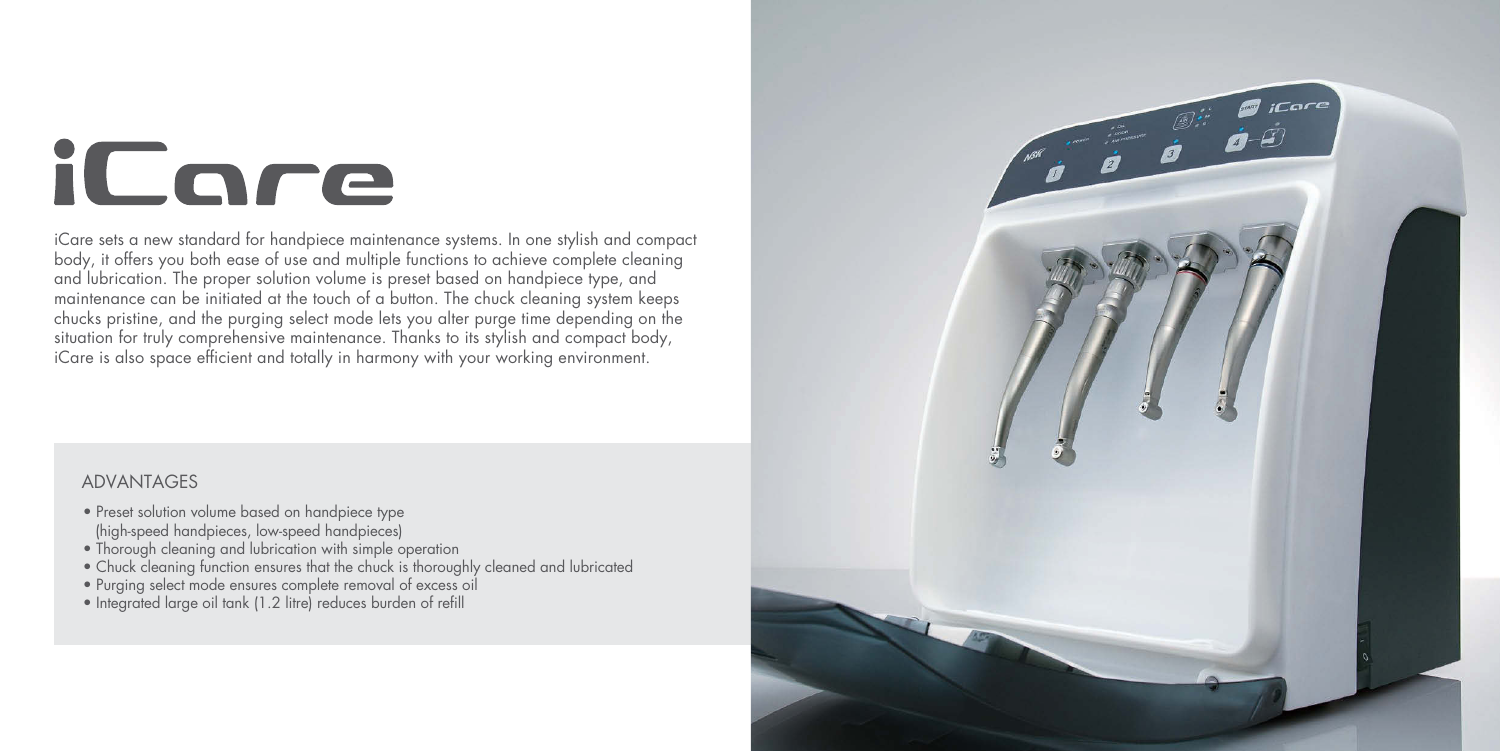NSK and all other brands of low speed handpieces connect directly to the coupling supplied. NSK high speed handpieces require the PTL adaptor. Adaptors are available for direct connection of most other brands of high speed handpieces.



The alarm LED ensures safe and secure maintenance by alerting you to various situations, including inadequate solution quantity and an unlocked front door.



#### ACCOMMODATES BOTH NSK HANDPIECES AND THOSE OF OTHER BRANDS

#### SAFE OPERATION WITH A RANGE OF ALARM FUNCTIONS

#### PRESET PROPER SOLUTION VOLUME BASED ON HANDPIECE TYPE

The proper solution volume is preset based on high speed and low speed handpieces, ensuring precise and thorough lubrication at the touch of a button.



ERGONOMIC AND EASILY READABLE LARGE PANEL Simple One-Touch Operation to Start Lubrication.

#### PURGING SELECT MODE

After lubrication, you can select from appropriate modes offering different purge lengths.



#### CHUCK CLEANING FUNCTION

The chuck cleaning function completely removes dirt and cutting powder from the chuck.

#### SOLUTION TANK

iCare's big solution tank has a capacity of 1.2 liters, allowing you to pour in a full one-liter bottle of maintenance solution at once, reducing the necessity for frequent refilling. The enclosed nozzle enables clean and easy refills.

## $\begin{picture}(20,20) \put(0,0){\line(1,0){155}} \put(15,0){\line(1,0){155}} \put(15,0){\line(1,0){155}} \put(15,0){\line(1,0){155}} \put(15,0){\line(1,0){155}} \put(15,0){\line(1,0){155}} \put(15,0){\line(1,0){155}} \put(15,0){\line(1,0){155}} \put(15,0){\line(1,0){155}} \put(15,0){\line(1,0){155}} \put(15,0){\line(1,0){155}} \$  $\boxed{3}$

iCare's front door can be completely removed to allow fast, easy cleaning of the system.

HP Head FIlter is made to absorb any spray mist generated, which prevents mist leaks.

#### HP HEAD FILTER PREVENTS MIST LEAKS (Optional)

## AUTOMATICALY CLEANS & LUBRICATES

#### HIGH SPEED HANDPIECES



#### LOW SPEED HANDPIECES



Low-speed handpieces incorporate gearing systems that require extra solution penetration. The NSK rotation system guarantees optimum oil delivery to the internal components of all low-speed handpieces.

iCare meticulously cleans the components of high-speed handpieces.



#### **FASY TO CIFAN**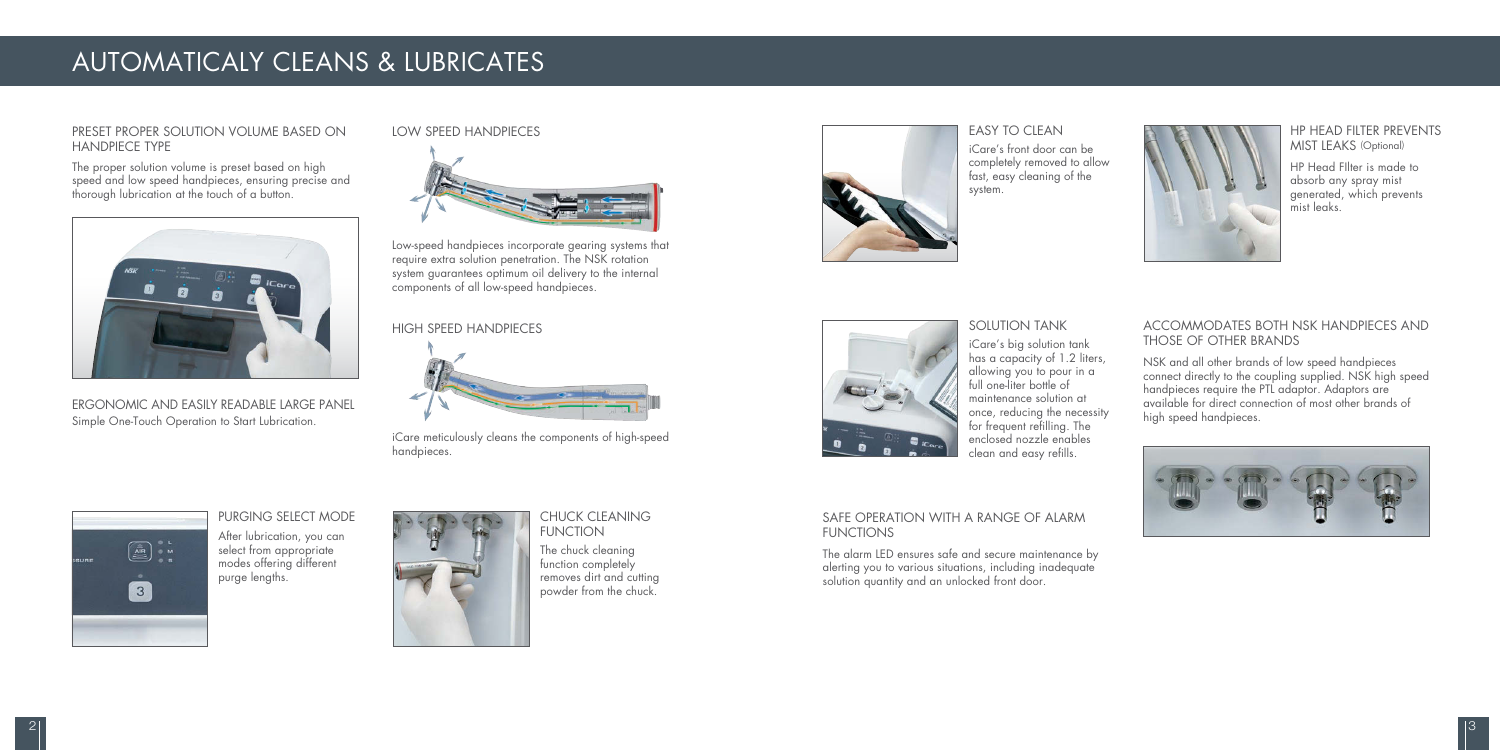### STYLISH AND COMPACT

## iCare ADAPTORS

## SPARE PARTS

### Dual Standard Ports + Dual Rotation Ports Single Standard port + Triple Rotation ports

## iCare COMPLETE SETS

In the pursuing ultimate ease of use, NSK has given iCare the power to perform automatic maintenance for up to four handpieces at once. iCare is also designed to be simple to set up and space efficient, you can install it virtually anywhere.

## $350mm$  $240$ mm 280mm

| <b>MODEL</b>      | ORDER CODE |                                                                  |
|-------------------|------------|------------------------------------------------------------------|
| PTL Adaptor       | 7257010    | • For NSK High Speed Handpieces<br>for PTL-CL-LED Coupling       |
| B2/M4 Adaptor     | T904       | • For Borden 2 hole High Speed<br>Handpieces                     |
| <b>KV</b> Adaptor | Z257020    | • For KaVo® High Speed Handpieces<br>for MULTIflex® LUX Coupling |
| SR Adaptor        | Z257023    | • For Sirona® High Speed Handpieces<br>for Quick Coupling        |
| <b>WH Adaptor</b> | Z257021    | • For W&H® High Speed Handpieces<br>for Roto Quick Coupling      |
| <b>BA</b> Adaptor | Z280022    | • For Bien-Air® High Speed Handpieces<br>for Unifix® Coupling    |
| F-Type Adaptor    | Z280042    | • For ENDO-MATE TC2, DT /<br><b>TASKAL Wizard Heads</b>          |
|                   |            |                                                                  |

- Power Supply : AC 100-240V 50/60Hz
- Air Pressure : 0.5 0.6 MPa (5.0 6.0 kgf/cm2)
- Weight : 6.5 kg (C2 type/C3 type)
- Dimension (mm) : W280 x D240 x H350
- Solution Tank Capacity : 1,200 mL
- \* Connects only to Midwest 4-hole type
- \* Air piping is necessary (5.0 6.0 kgf/cm2)

MODEL iCare C3 Type (230V) iCare C3 Type (120V)

ORDER CODE Y1002788 Y1002797



KaVo® and MULTIflex® LUX are registered trademarks of Kaltenbach & Voigt GmbH & Co. Sirona® is a registered trademark of Sirona Dental Systems GmbH. W&H® is a registered trademark of W&H Dentalwerk Bürmoos GmbH. Bien-Air® and Unifix® are registered trademarks of Bien-Air Dental S.A.

MODEL iCare C2 Type (230V) iCare C2 Type (120V)

ORDER CODE Y1002787 Y1002796



| Maintenance Oil for iCare                                  |             |
|------------------------------------------------------------|-------------|
| Z016130<br>1 Bottle, 1 Litre                               |             |
| Maintenance Oil for iCare<br>Y1002783<br>Pack of 6 Bottles | $(11$ itre) |
| Mist Filter Set<br>Y900159<br>Pack of 12                   |             |
| Oil Absorber Sheet<br>U433135<br>Pack of 10                |             |
| Air Filter<br>U508352                                      |             |
| Z257301<br>Chuck Cleaning Nozzle                           |             |
| <b>HP</b> Head Filter<br>U1120118<br>Pack of 200           |             |

#### SPECIFICATIONS

#### CONTENTS

- iCare unit
- Power cord
- Oil absorber sheet • Air tube
- Maintenance oil for iCare (1Litre) Chuck Cleaning Nozzle • Mist filter set

Check with the dealer for the adaptors to mount other manufactures' handpieces.

## AUTOMATICALY CLEANS & LUBRICATES